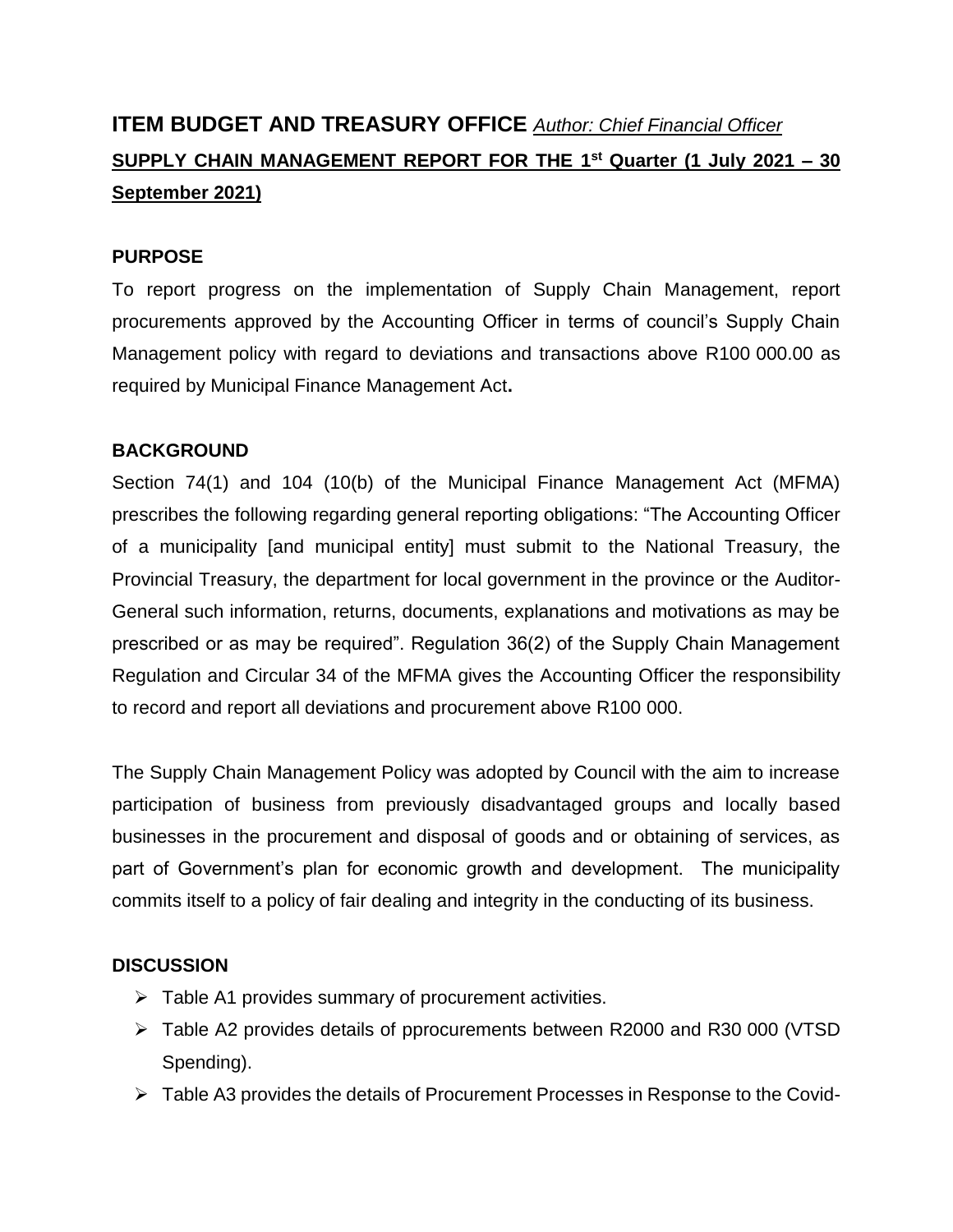19- State of Nation Disaster

- $\triangleright$  Table A4 provides the details on deviations
- $\triangleright$  Table A5 provides the details on variations
- $\triangleright$  Table A6 provides the details on contract register
- Table A7 provides a summary of procurements between R30 000.00 and R100 000.00
- > Table A7 provides a summary of procurements above R100 000.00
- > Table A7 provides a summary of procurements on awards evaluated on the PPPFA (80/20)

#### **DISCUSSION**

#### **Table A1 Summary of procurement activities**

|                                               | <b>NUMBER</b> | <b>AMOUNT</b>                                                                                      |
|-----------------------------------------------|---------------|----------------------------------------------------------------------------------------------------|
| 90/10                                         | None          |                                                                                                    |
| 80/20                                         | 9             | R 5 113 665.52 and (Panel for<br>AFS Consultants) at an<br>average rate of R 5 548.00 per<br>hour. |
| Variations                                    | 1             | R 1 075 480.00                                                                                     |
| <b>SCM Regulation 32</b>                      | None          | 0                                                                                                  |
| <b>Deviations</b>                             | 3             | R 1 029 396.26                                                                                     |
| Quotations between R30K<br>- R200k awarded    | 6             | R 793 974.00                                                                                       |
| <b>Covid-19 National Disaster</b>             | 6             | R 98 648.00                                                                                        |
| Quotations between R30K<br>- R200k Advertised | 10            |                                                                                                    |
| <b>Tenders advertised</b>                     | 9             |                                                                                                    |
| Tenders awarded                               | 3             | R 4 319 691.52 and (Panel for<br>AFS Consultants) at an<br>average rate of R 5 548.00 per<br>hour. |
| Tenders cancelled                             | None          |                                                                                                    |
| Tenders referred back                         | None          |                                                                                                    |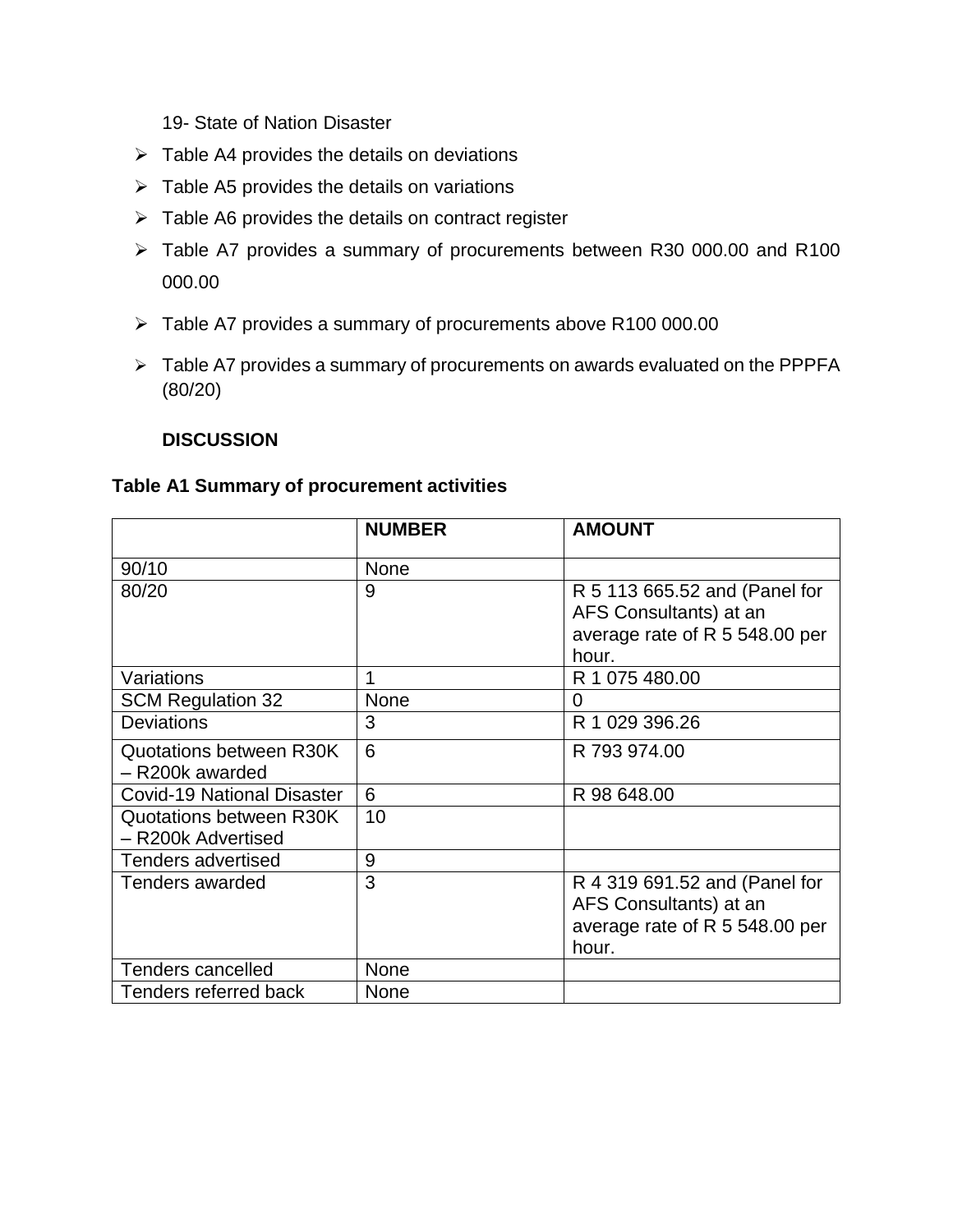## **Procurement between R2000 and R30 000 (VTSD Spending) from period (01/07/2021 – 30/09/2021)**

The total transaction value of procurement made from the local service provider within Dr KK DM's area of jurisdiction amount to R 1 071 405.82

Refer to Table A2 below

#### **Table A2 Procurement between R2000 and R30 000 (VTSD Spending)**

| Locality             | <b>Monthly Amount</b> |
|----------------------|-----------------------|
| <b>VTSD Spending</b> | R 1 071 405.82        |
| <b>Other</b>         | -                     |
| ∣ Total              | R 1 071 405.82        |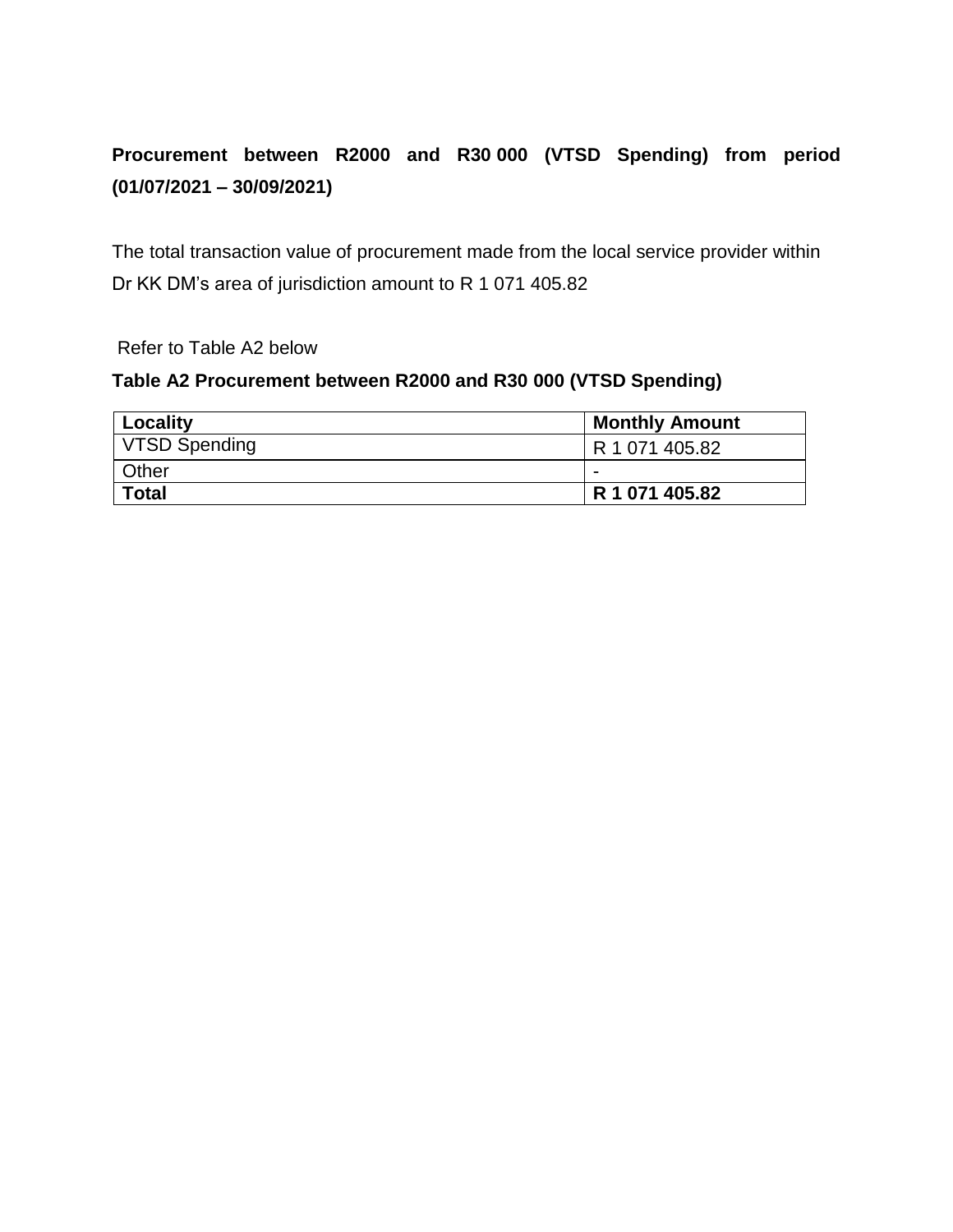## **Table A3**

Following is the Procurement Processes in Response to the Covid-19 State of Nation Disaster from period 01/07/2021 – 30/09/2021 amount to R 98 648.00

| N <sub>O</sub>          | <b>SUPPLIER</b><br><b>NAME</b>       | <b>ITEM PROCURED</b>                                                                                                                                                                                                                                | <b>ORDER</b><br><b>NUMBER</b> | <b>ORDER</b><br><b>DATE</b> | <b>VOTE USED</b>      | <b>PROCURE</b><br><b>MENT</b><br><b>PROCESS</b> | <b>AMOUNT</b> |
|-------------------------|--------------------------------------|-----------------------------------------------------------------------------------------------------------------------------------------------------------------------------------------------------------------------------------------------------|-------------------------------|-----------------------------|-----------------------|-------------------------------------------------|---------------|
| $\overline{1}$          | Majosphie<br>Trading and<br>Projects | Supply and delivery for be<br>safe center session<br>1. 70% Alcohol<br>Sanitizers 125ml 350<br>@ R35.00                                                                                                                                             | 0001003928                    | 2021/08/26                  | 39052300140FLP24ZZWD  | 3 Quote<br>Process                              | R 12 250.00   |
| $\overline{2}$          | Dilaga Trading<br>Enterprise         | Supply and delivery PPE for<br>Oersonskraal dry sanitation<br>toilets project EPWP<br>1. 3 Layer fabric cloth<br>masks 46 @ R27.00<br>Gloves 46 @ R72.00<br>2.<br>Eye protection $-$<br>3.<br>Goggles 25 @<br>R100.00<br>4. Gumboots 5 @<br>R400.00 | 0001003930                    | 2021/08/19                  | 336052599410FLP47ZZWD | 3 Quote<br><b>Process</b>                       | R 9 192.00    |
| $\overline{\mathbf{3}}$ | Rina Lesego<br>Trading               | Resources for health and<br>hygiene awareness<br>campaign<br>1. 3 Layer fabric cloth<br>masks 250 @<br>R27.00                                                                                                                                       | 0001003952                    | 2021/08/18                  | 39052300140FLP43ZZWD  | 3 Quote<br><b>Process</b>                       | R 15 500.00   |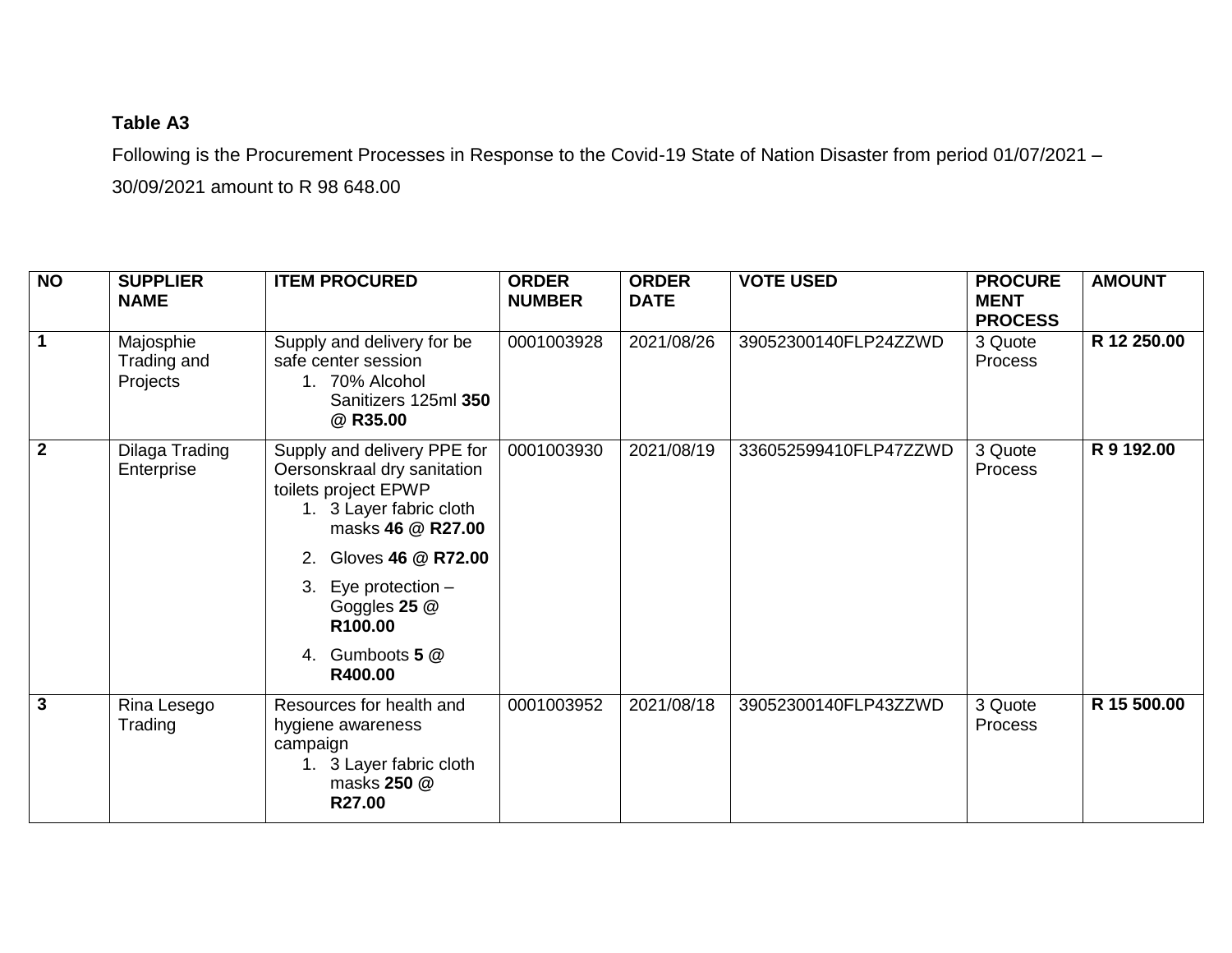|   |                                                  | 2. 70% Alcohol<br>Sanitizers 125ml 250<br>@ R35.00                                                                                                                                               |            |            |                      |                           |             |
|---|--------------------------------------------------|--------------------------------------------------------------------------------------------------------------------------------------------------------------------------------------------------|------------|------------|----------------------|---------------------------|-------------|
| 4 | November<br>Holdings (Pty) Ltd                   | Resources for awareness<br>campaign<br>1. 70% Alcohol<br>Sanitizers 125ml 50<br>@ R35.00<br>2. Hand soup 500ml 50<br>@ R68.00<br>3. 3 Layer fabric cloth<br>masks 350 @<br>R27.00                | 0001003987 | 2021/08/27 | 39052300140FLP43ZZWD | 3 Quote<br>Process        | R 14 600.00 |
| 5 | K M L L Family<br>Pty Ltd                        | Disinfectant 25L and 70%<br>Alcohol Sanitizers 25L for<br><b>Corporate Services</b><br>1. 25L Disinfectant<br>Cleaner 2 @ R<br>1988.00<br>2. 25L 70% Alcohol<br>Hand Sanitizer 10 @<br>R 1988.00 | 0001004040 | 2021/09/07 | 33052323600FLQ47ZZWD | 3 Quote<br>Process        | R 23 856.00 |
| 6 | <b>Shepard Workers</b><br><b>Trading Pty Ltd</b> | <b>Materials for Corporate</b><br>Services<br>1. 1LTrigger<br>Spray<br>Bottles 30 @ R65.00<br>2. Logo Stickers 30 @<br>R30.00<br>3. Surgical Masks 3000<br>@ R 6.80                              | 0001004042 | 2021/09/07 | 33052323600FLQ47ZZWD | 3 Quote<br>Process        | R 23 250.00 |
|   |                                                  |                                                                                                                                                                                                  |            |            |                      | Grand Total   R 98 648.00 |             |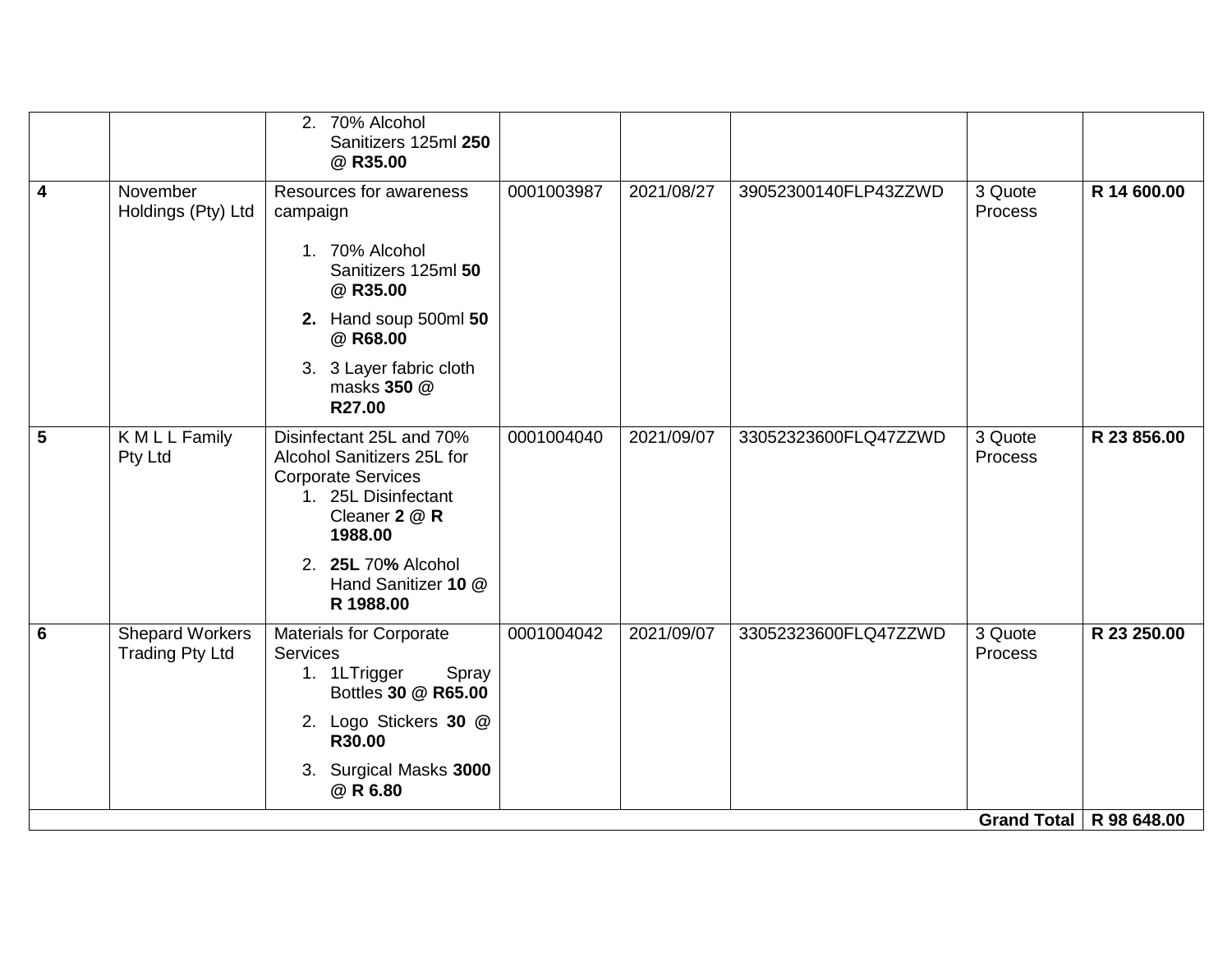## **DEVIATIONS**

**Table A4** Below provides list of transactions procurred through Regulation 36 of the SCM Regualtion (Deviations) from period 01/07/2021 – 30/09/2021 amount to R 1 029 396.26.

| $\overline{N}$ | <b>COMPANY</b>            | <b>DESCRIPTION</b>                                                                                                                                                                                      | Locality % | SCM Reg. 36                                                                                                                                                                                                                                                                                     | <b>AMOUNT</b> |
|----------------|---------------------------|---------------------------------------------------------------------------------------------------------------------------------------------------------------------------------------------------------|------------|-------------------------------------------------------------------------------------------------------------------------------------------------------------------------------------------------------------------------------------------------------------------------------------------------|---------------|
| 1              | <b>Kreston North West</b> | Deviation for Approval of<br>Service Provider for Updating<br><b>GRAP and MSCOA Assets</b><br><b>Register and Audit Support</b><br>During Audit Review for a period<br>of four (4) Months from the date |            | it is impractical to follow the normal SCM<br>process. The Budget and Treasury<br>Office recommends to procure through<br>regulation 36 (v) of the Supply Chain<br>Management regulations due to the<br>following challenges.<br>Due to:                                                        | R 880 190.00  |
|                |                           | of appointment                                                                                                                                                                                          |            | The COVID-19 lockdown level<br>(4)<br>adjustments announced by<br>the President of the country;<br>The timeliness set for the<br>(ii)<br>implementation of the annual financial<br>statements preparation plan;<br>(iii)<br>Recent Covid-19 infection cases<br>reported within the municipality |               |
| $\overline{2}$ | <b>Kreston North West</b> | Deviation for Approval of<br>Service Provider for Updating<br><b>GRAP and MSCOA Assets</b><br><b>Register and Audit Support</b><br>During Audit Review for Dr<br>Kenneth Kaunda District                |            | it is impractical to follow the normal SCM<br>process. The Budget and Treasury<br>Office recommends to procure through<br>regulation 36 (v) of the Supply Chain<br>Management regulations due to the<br>following challenges.<br>Due to:                                                        | R 112 000.00  |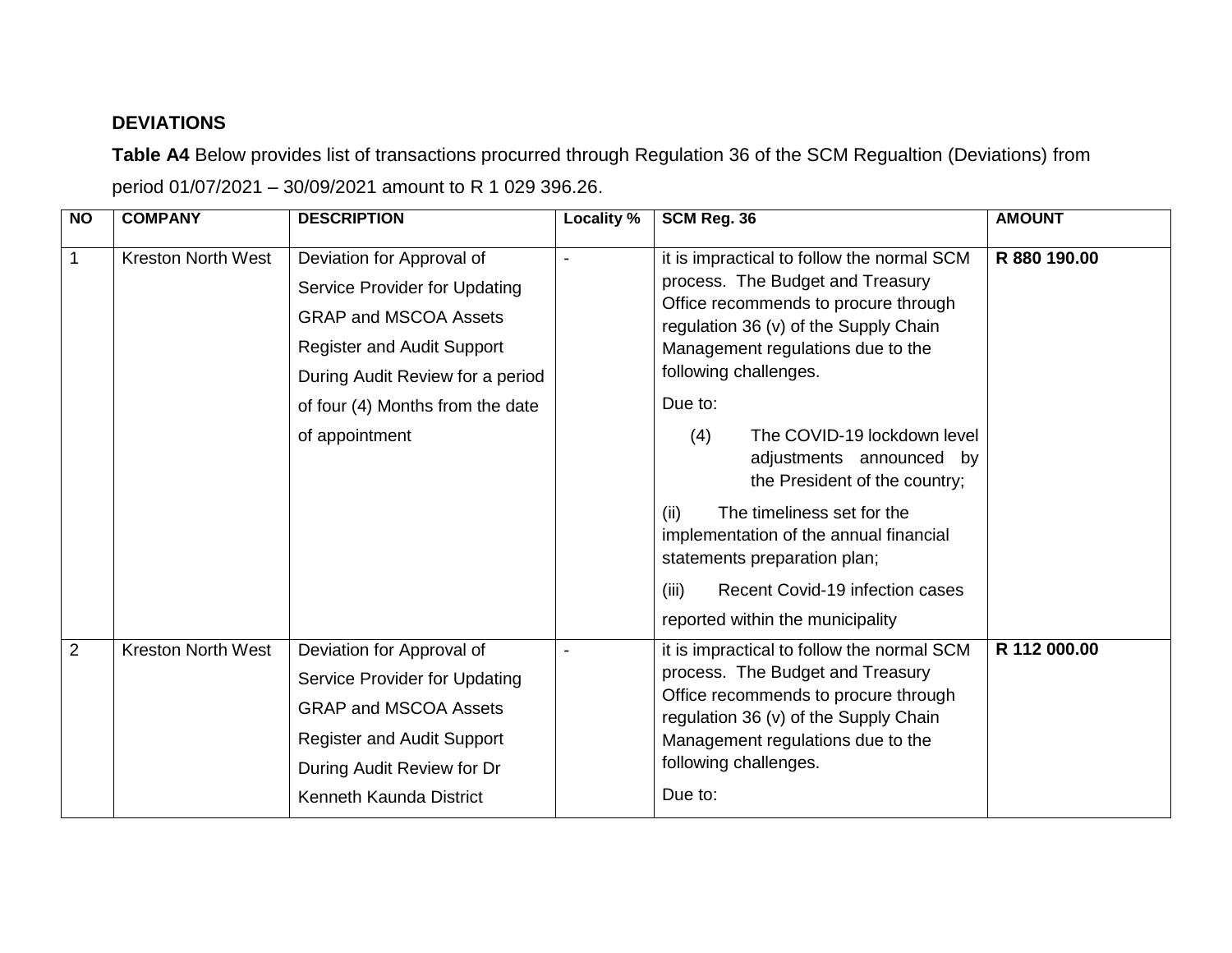|   |                                  | <b>Municipality Economic Agency</b><br>for a period of four (4) Months<br>from the date of appointment                                                                             | The COVID-19 lockdown level<br>(4)<br>adjustments announced by<br>the President of the country;<br>The timeliness set for the<br>(ii)<br>implementation of the annual financial<br>statements preparation plan;<br>Recent Covid-19 infection cases<br>(iii)<br>reported within the municipality    |                |
|---|----------------------------------|------------------------------------------------------------------------------------------------------------------------------------------------------------------------------------|----------------------------------------------------------------------------------------------------------------------------------------------------------------------------------------------------------------------------------------------------------------------------------------------------|----------------|
| 3 | Ducharme<br>Consulting (Pty) Ltd | Deviation- Dynamic verify<br>license which includes: Web<br>Management Portal & Server<br><b>Hosting Verification Application</b><br>(Unlimited Users) License Valid<br>for 1 year | Procurement done through Regulation.<br>36 1 (a) (ii) Ducharme Consulting is the<br>sole provider of the Moveble Verification.<br>Ducharme Consulting contract with the Dr<br>Kenneth Kaunda District has since<br>lapsed, the License fee for the service<br>rendered is License valid for 1 year | R 33 206.26    |
|   |                                  |                                                                                                                                                                                    | <b>Grand Total</b>                                                                                                                                                                                                                                                                                 | R 1 029 396.26 |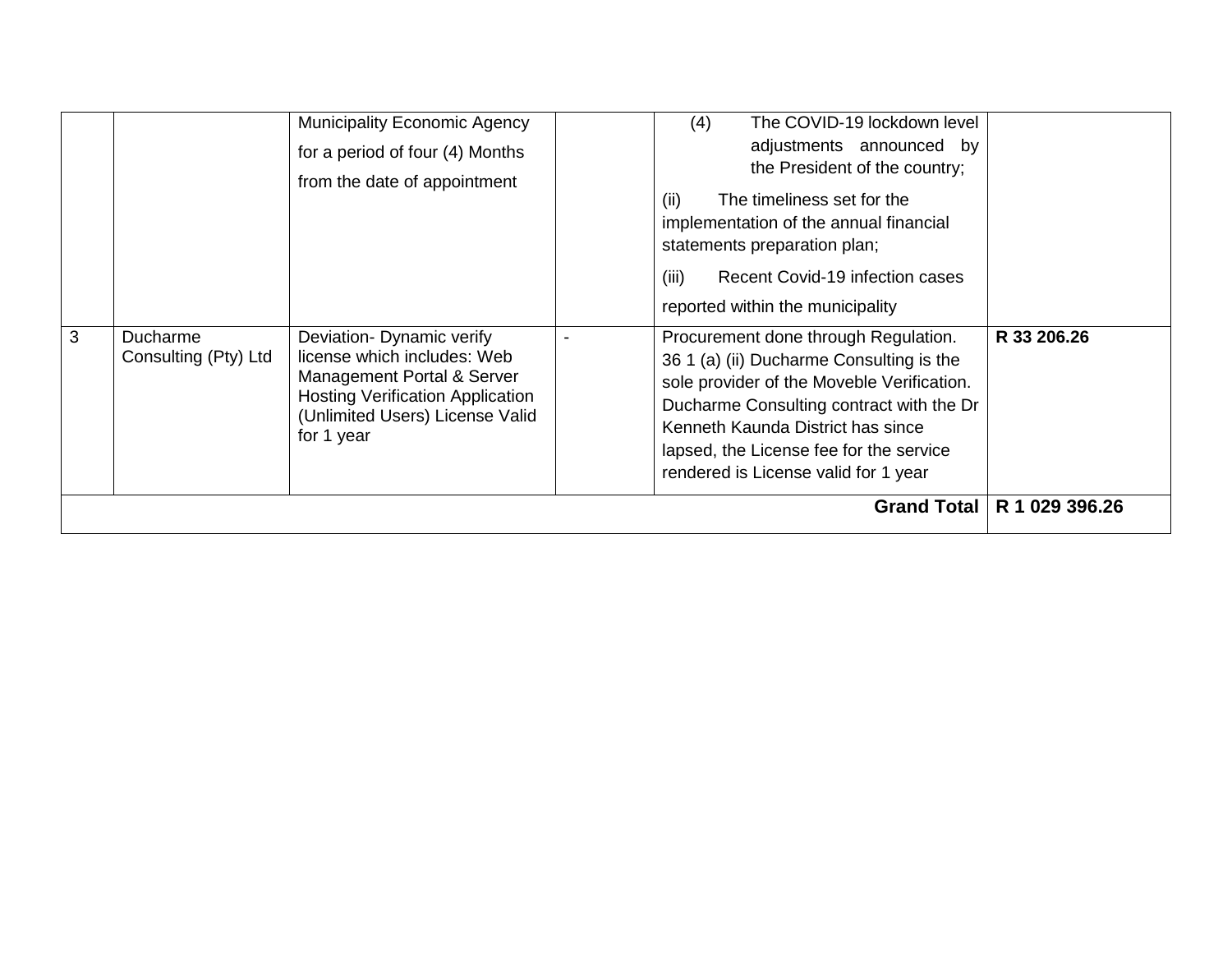## **VARIATIONS**

**Table A5** Below provides list of transactions procurred through Variation from period 01/07/2021 – 30/09/2021 amount to R 1 075 480.00.

| <b>NO</b> | <b>COMPANY</b>       | <b>DESCRIPTION</b>              | Locality % | variation                                   | <b>AMOUNT</b>  |
|-----------|----------------------|---------------------------------|------------|---------------------------------------------|----------------|
| 1         | Pono Security        | Variations: additional (armed   | 100%       | Procurement done through Variations -       | R 1 075 480.00 |
|           | Service and Projects | response team) security         |            | There were security threats on Tuesday      |                |
|           |                      | appointed to safeguard the      |            | of the 14 September 2021 around             |                |
|           |                      | Municipality against threats of |            | 9:45am were a group of people tried to      |                |
|           |                      | aggressive group of people to   |            | force entry to the offices on the           |                |
|           |                      | close of Municipality, from 14  |            | administration side aggressively            |                |
|           |                      | September 2021 to 30            |            | demanding to talk to the Accounting         |                |
|           |                      | November 2021                   |            | officer and Senior Manager LED &            |                |
|           |                      |                                 |            | Planning. threatened to come back the       |                |
|           |                      |                                 |            | next day to close the Municipal Building,   |                |
|           |                      |                                 |            | when the security personnel managed to      |                |
|           |                      |                                 |            | control the situation and escorted them     |                |
|           |                      |                                 |            | outsite the Municipal yard. Also as Local   |                |
|           |                      |                                 |            | Government election are nearby there is     |                |
|           |                      |                                 |            | likely posibilities of reocurrence of these |                |
|           |                      |                                 |            | kinds of riots/disruption against           |                |
|           |                      |                                 |            | Municipality. In line with Section 4        |                |
|           |                      |                                 |            | Special Condition of aggrement, (4.4 in     |                |
|           |                      |                                 |            | the event of problem/crisis/high profile    |                |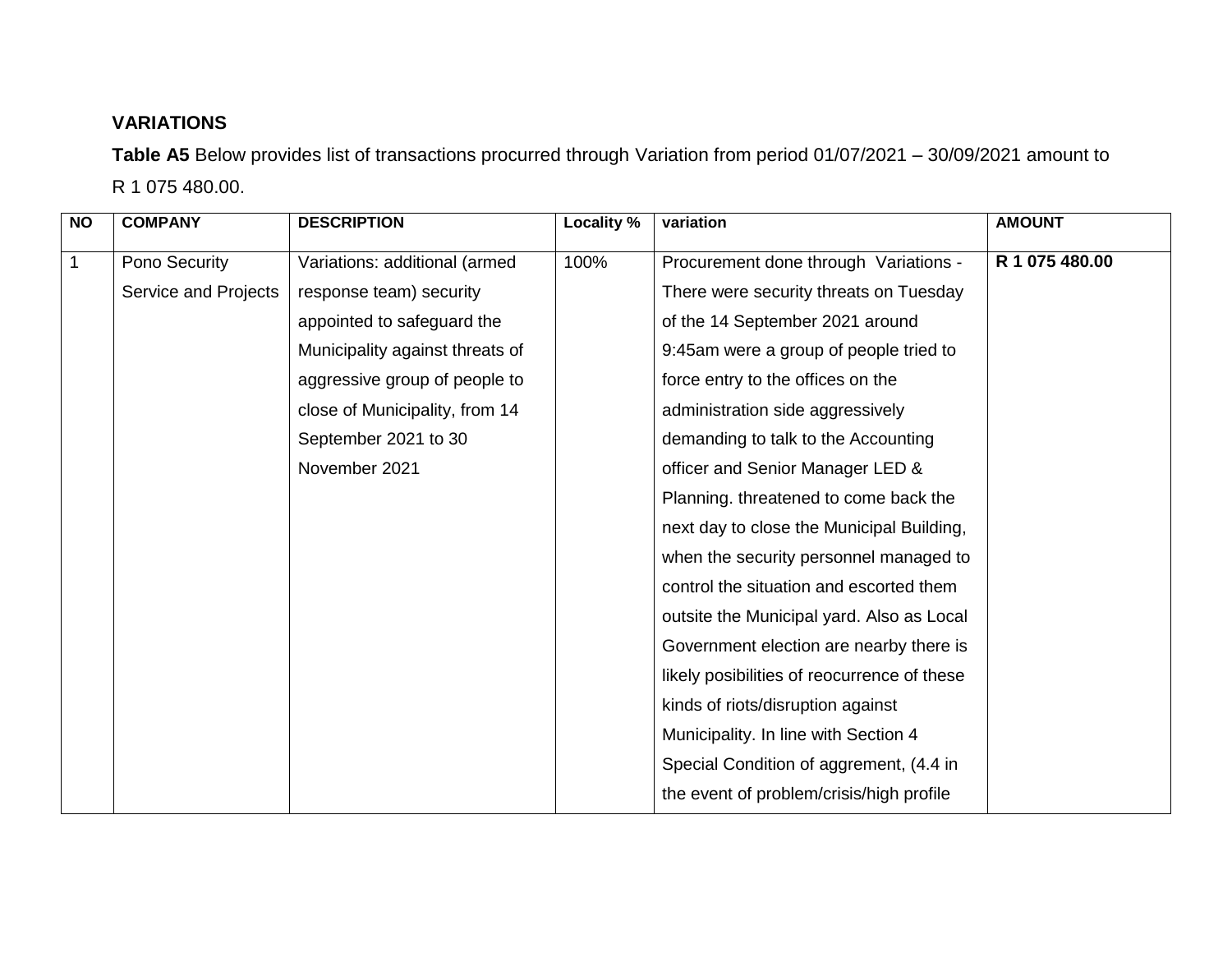|  | <b>Grand Total</b>                       | R 1 075 480.00 |
|--|------------------------------------------|----------------|
|  | September 2021 to 30 November 2021       |                |
|  | and Municipal property from 14           |                |
|  | deployed to safeguard the employees      |                |
|  | armed response team were then            |                |
|  | unit to assist at additional costs) the  |                |
|  | when notified must deploy the reaction   |                |
|  | occurring on side, the Services Provider |                |
|  | cases/special cases/ special event       |                |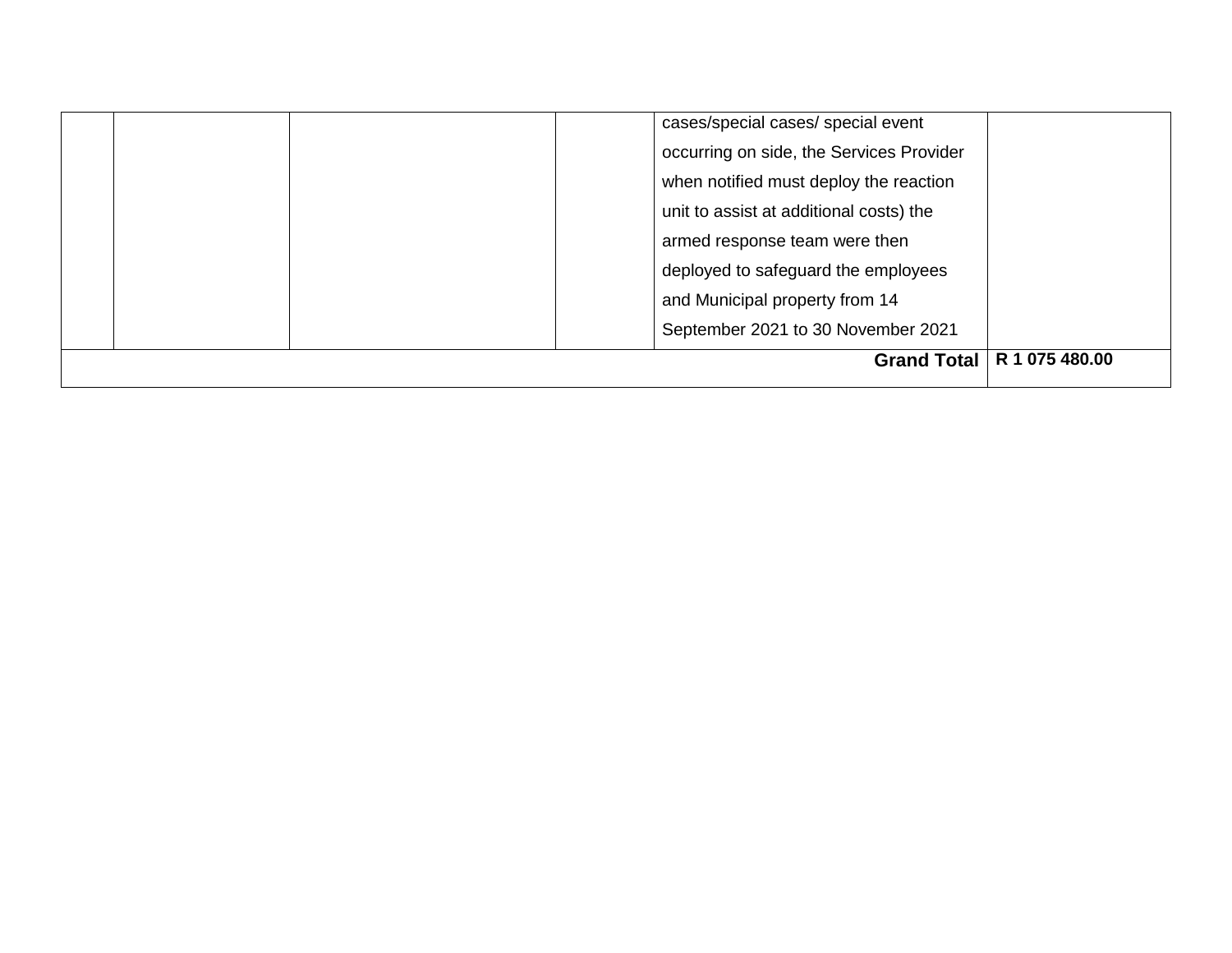#### **CONTRACTED SERVICES FOR DR. KENNETH KAUNDA DISTRICT MUNICIPALITY 2021/2022**

#### **CONTRACT REGISTER – 2021/2022**

The municipality has entered into contracts which imposed financial obligations on the municipality beyond a financial year i.e., 12 months, most of these contracts are long termed contract, meaning that the duration period exceeds 12 months. Below a list of all contracted services for the Dr. Kenneth Kaunda District Municipality. Refer to **Table A6 below**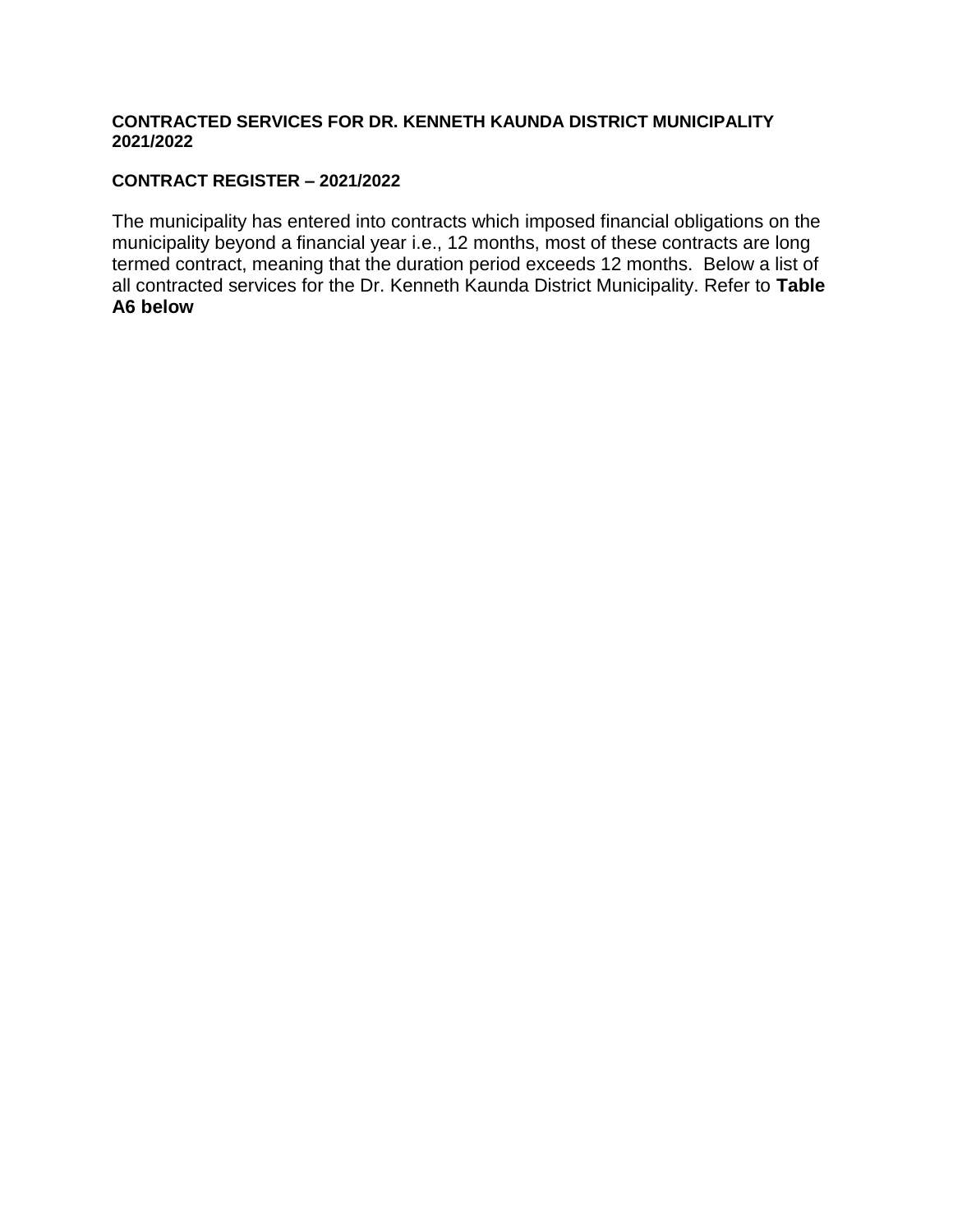| NO.            | <b>Contractor</b>      | <b>Commence</b>  | <b>Expiry Date</b>  | <b>Services</b>        | <b>Monthly</b>                      | <b>Status</b> | <b>Responsible</b> | <b>Comments</b> |
|----------------|------------------------|------------------|---------------------|------------------------|-------------------------------------|---------------|--------------------|-----------------|
|                | <b>Name</b>            | <b>Date</b>      |                     |                        | <b>Payment</b>                      |               | dept/official      |                 |
| $\mathbf{1}$   | Matlosana City         | 01-02-2002       | Until notice        | <b>Building Rental</b> | R 61 408.34                         | Current       | Corporate          | Current         |
|                | Council                |                  |                     |                        |                                     |               | Services           |                 |
| $\overline{2}$ | <b>Business</b>        | 01-07-2021       | 30-06-2022          | Software $-$           | R 35 546.04                         | Current       | Finance            | Current         |
|                | Connexion              |                  |                     | Venus                  |                                     |               |                    |                 |
|                |                        |                  |                     | (SOLAR)                |                                     |               |                    |                 |
|                |                        |                  |                     | SYSTEM)                |                                     |               |                    |                 |
| 3              | <b>Old Mutual</b>      | 01-07-2021       | 30-07-2022          | <b>Building Rental</b> | R 175 375.52                        | Current       | Corporate          | Current         |
|                | Property /             |                  |                     |                        |                                     |               | <b>Services</b>    |                 |
|                | Columbia Falls         |                  |                     |                        |                                     |               |                    |                 |
|                | Properties 80          |                  |                     |                        |                                     |               |                    |                 |
|                | (PTY) Ltd              |                  |                     |                        |                                     |               |                    |                 |
| $\overline{4}$ | Samsung                | $13 - 05 - 2018$ | Month to            | Telephone              | Charged as per                      | Only          | Corporate          | Month to        |
|                |                        |                  | Month               | System                 | minute usage                        | payment       | <b>Services</b>    | Month           |
|                |                        |                  |                     |                        | (R48 142.32)                        | for VOIP      |                    |                 |
|                |                        |                  |                     |                        |                                     | Lines         |                    |                 |
| 5              | <b>Blaq.M Holdings</b> | $01 - 10 - 2018$ | 30-09-2021          | Insurance              | R 548 900.00                        | Current       | Finance            | Current         |
|                | (PTY) LTD              |                  |                     |                        | once-off<br>payment 1 <sup>st</sup> |               |                    |                 |
|                |                        |                  |                     |                        | year                                |               |                    |                 |
| 6              | <b>JB Marks</b>        | 01-01-2018       | <b>Until Notice</b> | Tlokwe EHS,            | Monthly                             | Current       | Community          | Current         |
|                |                        |                  |                     | Rental of              | Amount:                             |               | Services           |                 |
|                |                        |                  |                     | <b>Office Space</b>    | R 1 200.00                          |               |                    |                 |
|                |                        |                  |                     | (EHS)                  |                                     |               |                    |                 |
| $\overline{7}$ | Maxim Planning         | $01 - 11 - 2018$ | 31-12-2021          | Review &               | R550<br>000.00                      | Contract      | LED & Planning     | Contract        |
|                | Solutions (PTY)        |                  |                     | Alignment of           | (Dr KKDM)                           | extended      |                    | Variation/Exte  |
|                | <b>LTD</b>             |                  |                     | Dr KKDM                | R552000.00                          |               |                    | nsion (MFMA     |
|                |                        |                  |                     | Spatial                | (JB Mark)                           |               |                    | Sec. 116 (3)    |
|                |                        |                  |                     | Development            | R249550.00                          |               |                    | $(a)$ & $(b)$   |
|                |                        |                  |                     | Framework              | (Matlosana)                         |               |                    |                 |
|                |                        |                  |                     | 2018                   |                                     |               |                    |                 |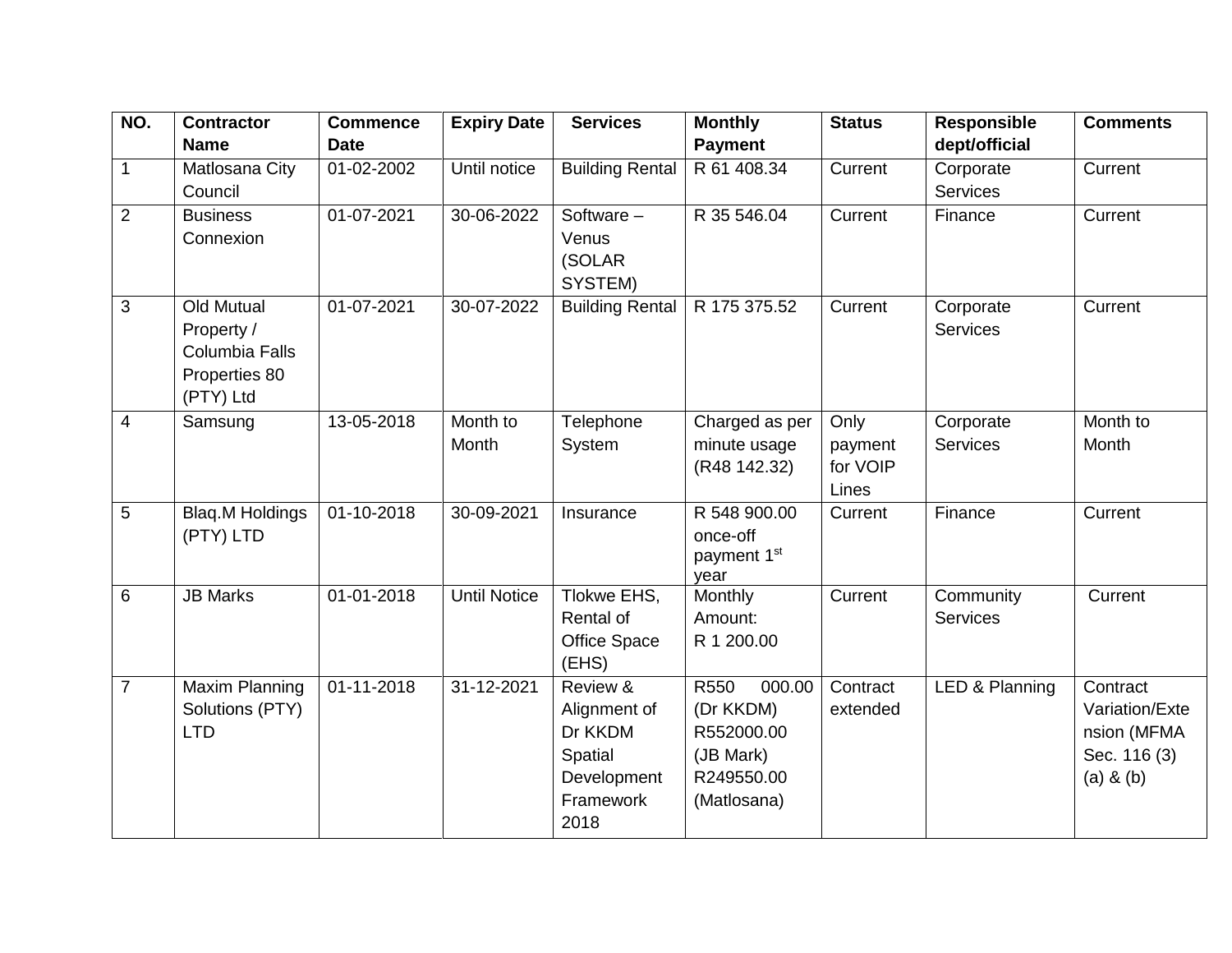|                 |                                   |              |                     |                                                                                                                                                                                                                                                             | <b>Full Contract</b>                      |         |                              |                                       |
|-----------------|-----------------------------------|--------------|---------------------|-------------------------------------------------------------------------------------------------------------------------------------------------------------------------------------------------------------------------------------------------------------|-------------------------------------------|---------|------------------------------|---------------------------------------|
|                 |                                   |              |                     |                                                                                                                                                                                                                                                             | Amount                                    |         |                              |                                       |
| 8               | Nalko<br>Engineering              | 23-09-2019   | 30-06-2022          | Road Asset<br>Management<br>System<br>(RAMS)                                                                                                                                                                                                                | R 5 669.50<br>Per Rate                    | Current | LED & Planning               | Current                               |
| 9               | Pono Security<br>Service          | 01-10-2019   | 30-09-2022          | Security<br>Service                                                                                                                                                                                                                                         | R 447 152.20<br>(monthly)                 | Current | Corporate<br><b>Services</b> | Current<br><b>MFMA</b> section<br>114 |
| 10              | Indlela Data<br>(Pty) Ltd         | 28-10-2019   | 27-10-2022          | <b>Photo Copiers</b>                                                                                                                                                                                                                                        | R 3 701 078.43<br>Full contract<br>amount | Current | Corporate<br>Services        | Current                               |
| 11              | Dash Host (Pty)<br>Ltd            | 06-03-2020   | 05-03-2023          | Computer<br>Hardware and<br>software as<br>and when<br>required                                                                                                                                                                                             | R 108 749.70<br>Average Unit<br>Cost      | Current | Finance                      | Current                               |
| 12 <sub>2</sub> | Cholaw<br>Consulting (Pty)<br>Ltd | $18-03-2021$ | Until<br>completion | Invitation<br>from Suitably<br>Qualified<br>Professionals<br>to Develop a<br>Proposal for<br>a District<br>Housing<br>Sector Plan<br>and the<br>Accreditation<br><b>Business</b><br>Plan for the<br>Dr Kenneth<br>Kaunda<br><b>District</b><br>Municipality | R 782 608.00<br>Full contract<br>amount   | Current | LED & Planning               | Current                               |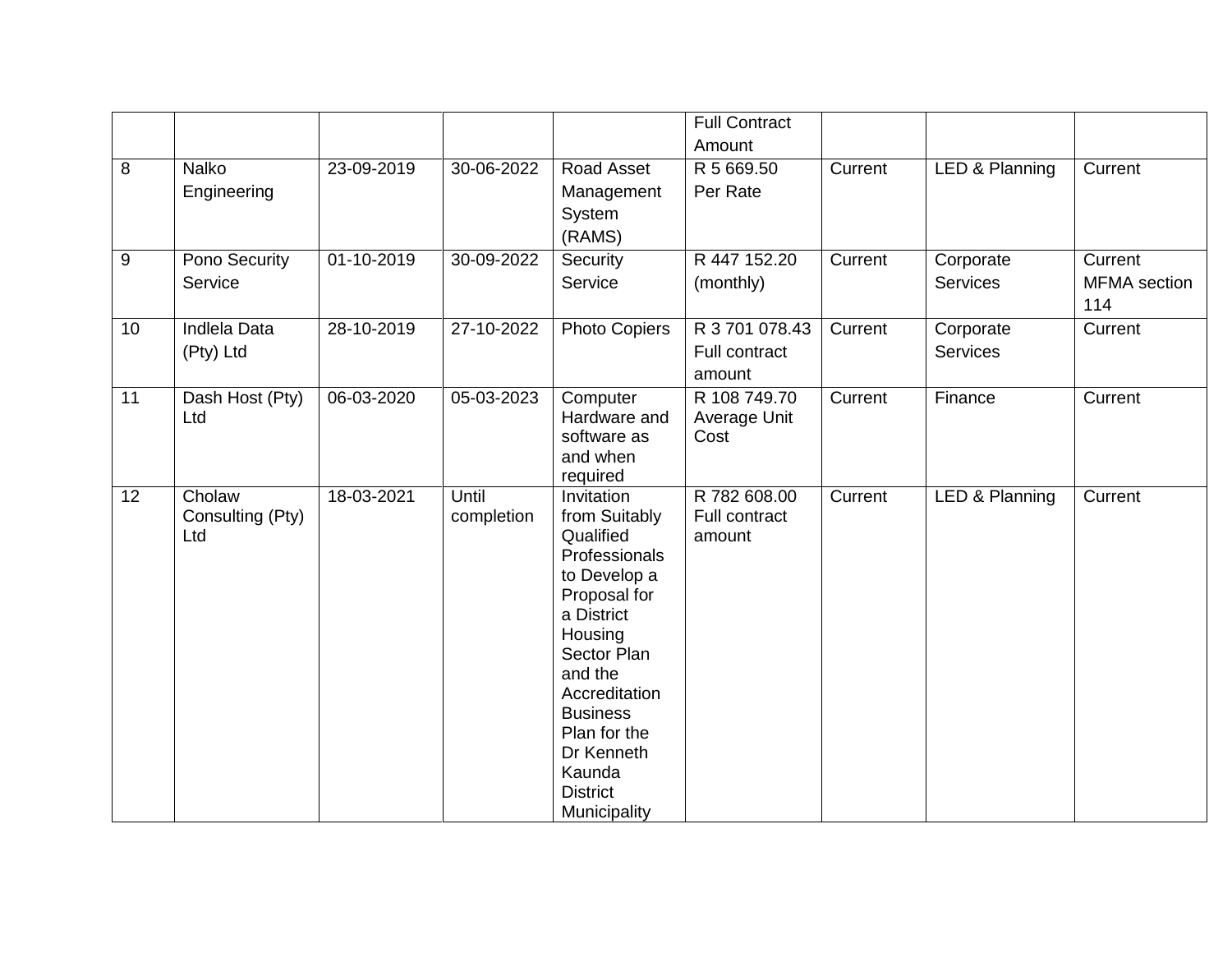| 13 | Go Big Media<br>(Pty) Ltd                                                                                                                                        | 15-06-2021 | 14-06-2024 | Tender for<br>the Design<br>and Placing<br>of Municipal<br>Messages<br>within the Dr<br>Kenneth<br>Kaunda<br><b>District Local</b><br>Municipalities<br>on Street<br>Pole Ads and<br><b>Billboards for</b><br>a period of<br>three $(3)$<br>years | R 4 271 211.85<br>Full contract<br>amount | Current | Communications               | Current |
|----|------------------------------------------------------------------------------------------------------------------------------------------------------------------|------------|------------|---------------------------------------------------------------------------------------------------------------------------------------------------------------------------------------------------------------------------------------------------|-------------------------------------------|---------|------------------------------|---------|
| 14 | 1. TNT<br>Consulting<br>(Pty) Ltd<br>2.<br>Maine<br>Management<br>& Chartered<br>Accountants<br>Minatlou<br>3.<br>Consultants<br>& Accounting<br><b>Services</b> | 12-07-2021 | 11-07-2024 | Tender for<br>Appointment<br>of<br>Panel of<br>Consultants<br>of<br>Financial<br>Service<br>Provider for<br>Accounting<br>Work over a<br>period<br>of Three (3)<br>Years.                                                                         | R 5 548.00<br>(Average Rate<br>per hour)  | Current | Finance                      | Current |
| 15 | <b>Bubede Multi-</b><br>Services T/A<br>Lightboxnet                                                                                                              | 12-07-2021 | 11-07-2024 | <b>Tenders Are</b><br>Invited for<br>The Design,<br>Supply,<br>Delivery,                                                                                                                                                                          | R2 418 000,00<br>Full contract<br>amount  | Current | Corporate<br><b>Services</b> | Current |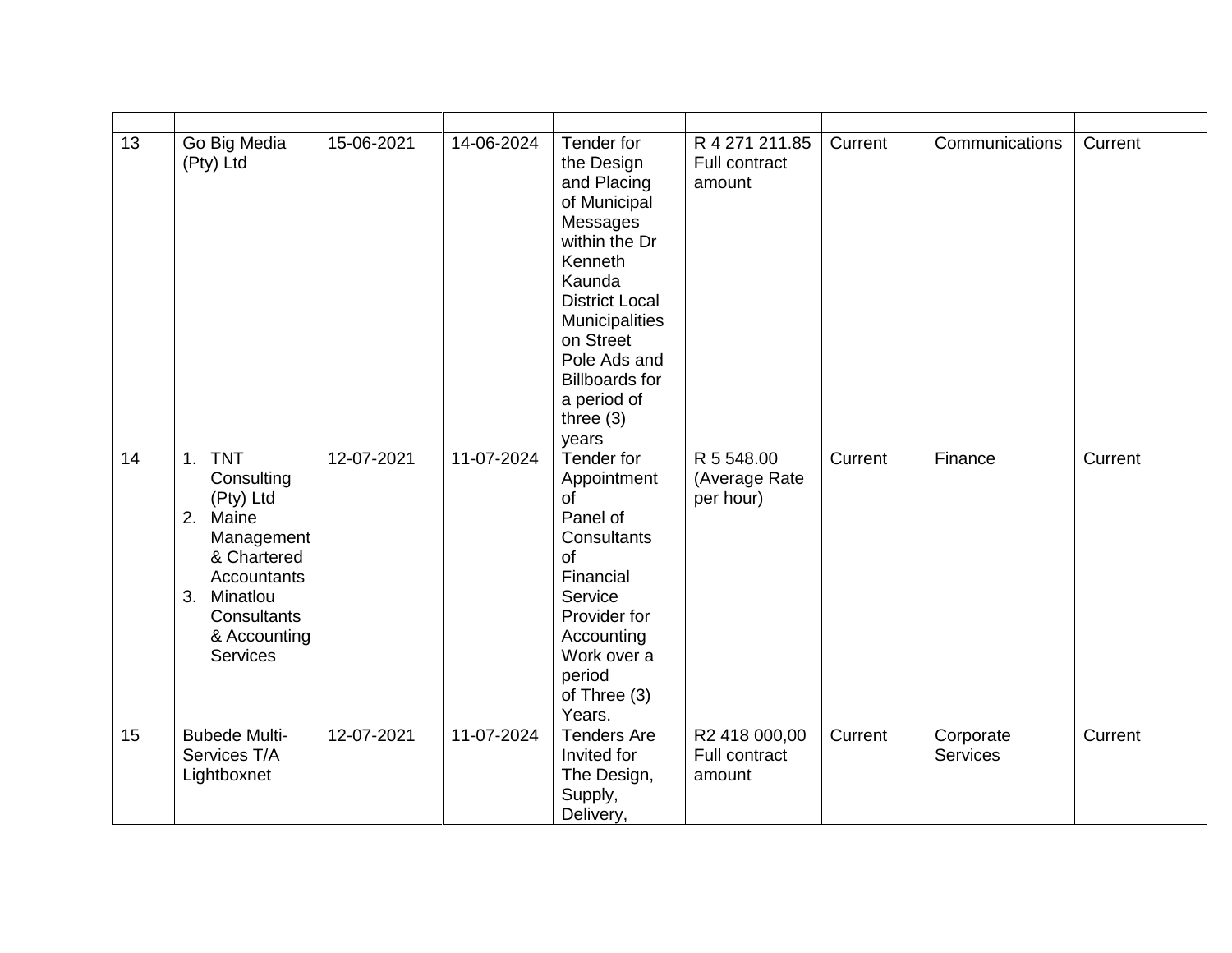|  |  | Installation,   |  |  |
|--|--|-----------------|--|--|
|  |  | Training,       |  |  |
|  |  | Management      |  |  |
|  |  | and On-         |  |  |
|  |  | Going           |  |  |
|  |  | Support of an   |  |  |
|  |  | Electronic      |  |  |
|  |  | Document        |  |  |
|  |  | Management      |  |  |
|  |  | and Workflow    |  |  |
|  |  | Solution for    |  |  |
|  |  | Dr Kenneth      |  |  |
|  |  | Kaunda          |  |  |
|  |  | <b>District</b> |  |  |
|  |  | Municipality    |  |  |
|  |  | for the period  |  |  |
|  |  | of three $(3)$  |  |  |
|  |  | years           |  |  |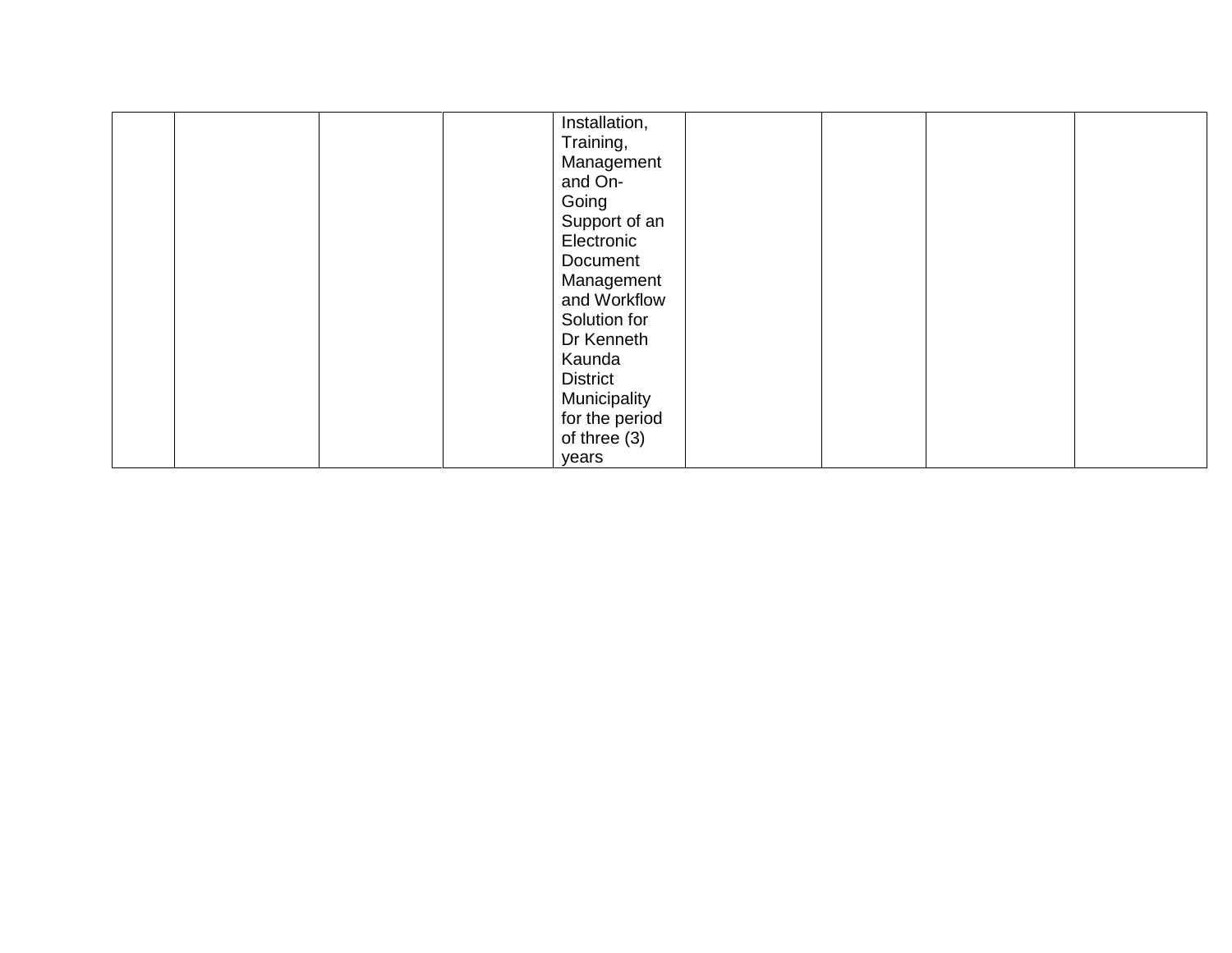**Table A7** provides a summary of procurements on awards evaluated on the PPPFA (80/20) from period 01/07/2021 to 30/09/2021 amount to R 5 113 665.52 and Panel of Consultants of Financial Service Provider for Accounting Work with an average rate of R 5 548.00 per hour.

#### **Quotes and Tenders**

| No.            | <b>Description</b><br>$01/07/2021 - 30/09/2021$                                                                                                                                                                                                                                                                            | Company                                                    | Local<br>$\%$ | <b>BBBE</b><br>level<br>status<br>contributor | Women<br><b>Equity</b><br>% | <b>Amount</b>                                               | Any<br><b>Deviation</b><br>Y<br>N | If<br><b>Deviation-</b><br><b>Reason</b><br><b>Provide</b> |
|----------------|----------------------------------------------------------------------------------------------------------------------------------------------------------------------------------------------------------------------------------------------------------------------------------------------------------------------------|------------------------------------------------------------|---------------|-----------------------------------------------|-----------------------------|-------------------------------------------------------------|-----------------------------------|------------------------------------------------------------|
| $\overline{1}$ | <b>TENDER KKDM 18/20</b><br>Tenders are invited for the<br>Design, Supply, Delivery,<br>Installation,<br>Training,<br>Management and on-going<br>Support of an Electronic<br>Document Management and<br>Workflow Solution for Dr<br>Kenneth Kaunda<br><b>District</b><br>Municipality for the Period of<br>Three (3) Years | <b>Bubede Multi-</b><br>Services T/A<br>LightboxNet        |               | Level 1                                       | 80%                         | R 2 418 000,00                                              | $\mathsf{N}$                      |                                                            |
| $\overline{2}$ | <b>TENDER KKDM 12/20</b><br>Tender for Appointment of<br>Panel of Consultants of                                                                                                                                                                                                                                           | <b>TNT</b><br>Consulting<br>(Pty) Ltd                      |               | Level 1                                       | 100%                        | $\overline{5}$<br>548.00<br>$\mathsf{R}$<br>(Average Rate)  | N                                 |                                                            |
|                | Financial Service Provider<br>for Accounting Work over a<br>period of Three (3) Years.                                                                                                                                                                                                                                     | Minatlou<br>Consultants<br>& Accounting<br><b>Services</b> |               | Level 1                                       |                             | $5\phantom{.0}$<br>$\mathsf{R}$<br>548.00<br>(Average Rate) | N                                 |                                                            |
|                |                                                                                                                                                                                                                                                                                                                            | Maine<br>Management<br>Chartered<br>&<br>Accountants       |               | Level 1                                       | $\blacksquare$              | $\overline{5}$<br>548.00<br>$\mathsf{R}$<br>(Average Rate)  | $\overline{N}$                    |                                                            |
| $\overline{3}$ | <b>TENDER KKDM 04/20-</b><br>Supply and Delivery of 100                                                                                                                                                                                                                                                                    | Hope Sends<br>Trading and                                  | 100%          | Level 1                                       | $\blacksquare$              | R 1 901 691.52                                              | N                                 |                                                            |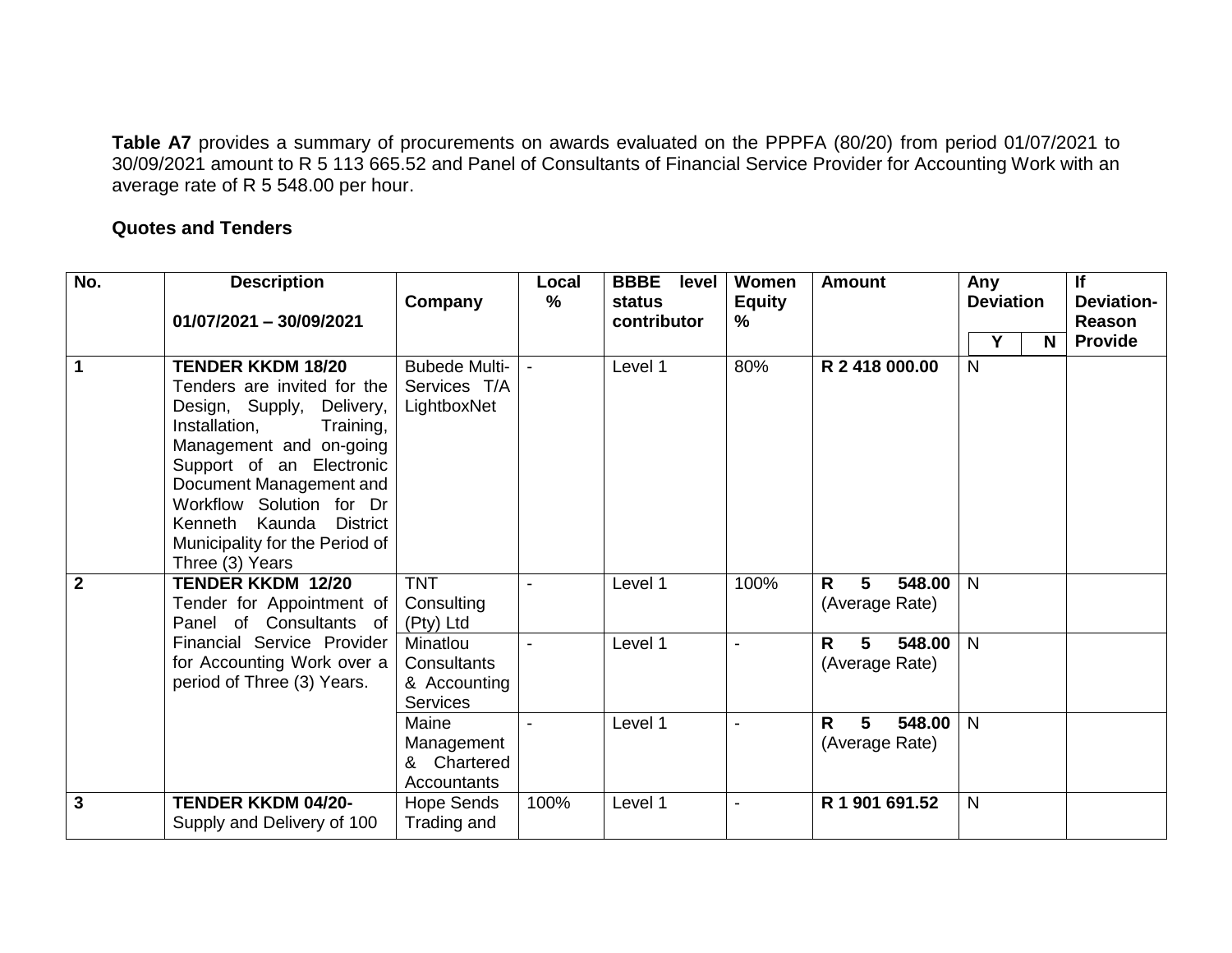|                | Sets of Improved Rural Dry<br><b>Sanitation Type</b><br>Substructures only at<br>Boskuil Village, MHLM                                                                                                                                                                     | Projects                                      |      |         |                |              |              |  |
|----------------|----------------------------------------------------------------------------------------------------------------------------------------------------------------------------------------------------------------------------------------------------------------------------|-----------------------------------------------|------|---------|----------------|--------------|--------------|--|
| $\overline{4}$ | <b>QUOTATION KKDM</b><br>2022/01- Supply and<br>Delivery of 100 sets of<br>building materials (bricks,<br>cement, concrete mix,<br>building and sand &<br>concrete lintels) for bottom<br>structures at Boskuil village                                                    | Sibahle-<br>Siphelele<br>Trading (Pty)<br>Ltd | 100% | Level 1 | $\blacksquare$ | R 77 523.00  | $\mathsf{N}$ |  |
| 5              | <b>QUOTATION KKDM</b><br>2022/02- Acquisition of a<br>Service Provider for the<br>removal of existing Skit unit<br>& Supply, Delivery and<br>Installation of a new<br>firefighting equipment- 600L<br>Ultra High-Pressure Skit<br>unit (Dr KKDM Fire and<br>Rescue Centre) | Bojaro<br>Trading and<br>Project (Pty)<br>Ltd | 100% | Level 1 | $\blacksquare$ | R 142 000.00 | N            |  |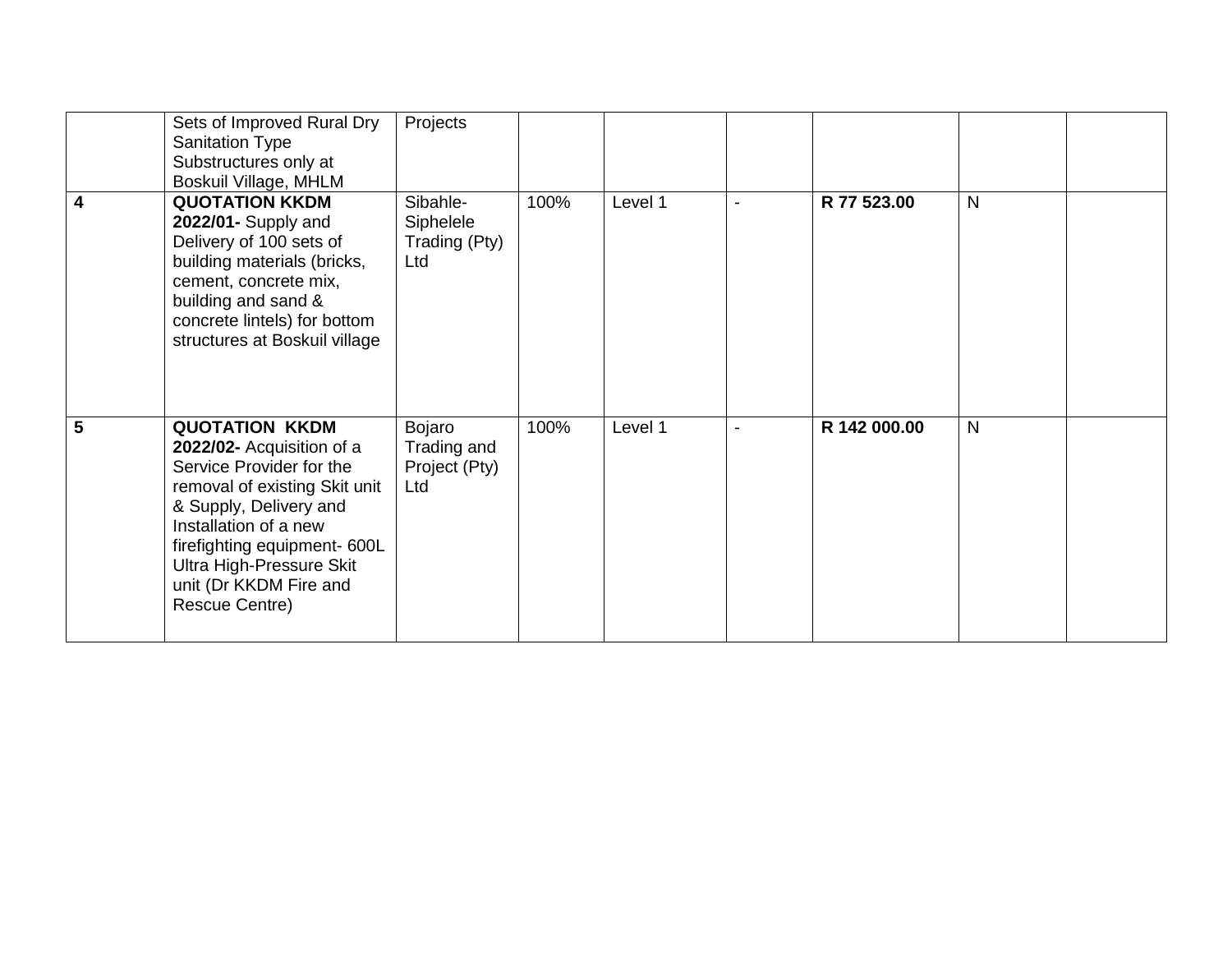| $\overline{6}$ | <b>QUOTATION KKDM</b><br>2022/03- Supply and<br>Delivery of Fire and Rescue<br>officials Personal Protective<br>Equipment's (Dr KKDM) | Mophetha<br>Trading<br>Enterprise    | 100% | Level 1 | $\blacksquare$ | R 162 346.00 | $\mathsf{N}$ |  |
|----------------|---------------------------------------------------------------------------------------------------------------------------------------|--------------------------------------|------|---------|----------------|--------------|--------------|--|
| $\overline{7}$ | <b>QUOTATION KKDM</b><br>2022/04- Supply and<br>Delivery of Equipment for<br>Pest Control (Dr KKDM)                                   | Enigmatic<br>Trading and<br>Projects | 100% | Level 1 | $\blacksquare$ | R 68 584.00  | $\mathsf{N}$ |  |
| 8              | <b>QUOTATION KKDM</b><br>2022/05-Supply and<br>Delivery of Chemicals for<br>Pest Control (DR KKDM)                                    | K P Mods<br>Enterprises<br>(Pty) Ltd | 100% | Level 1 | $\blacksquare$ | R 198 521.00 |              |  |